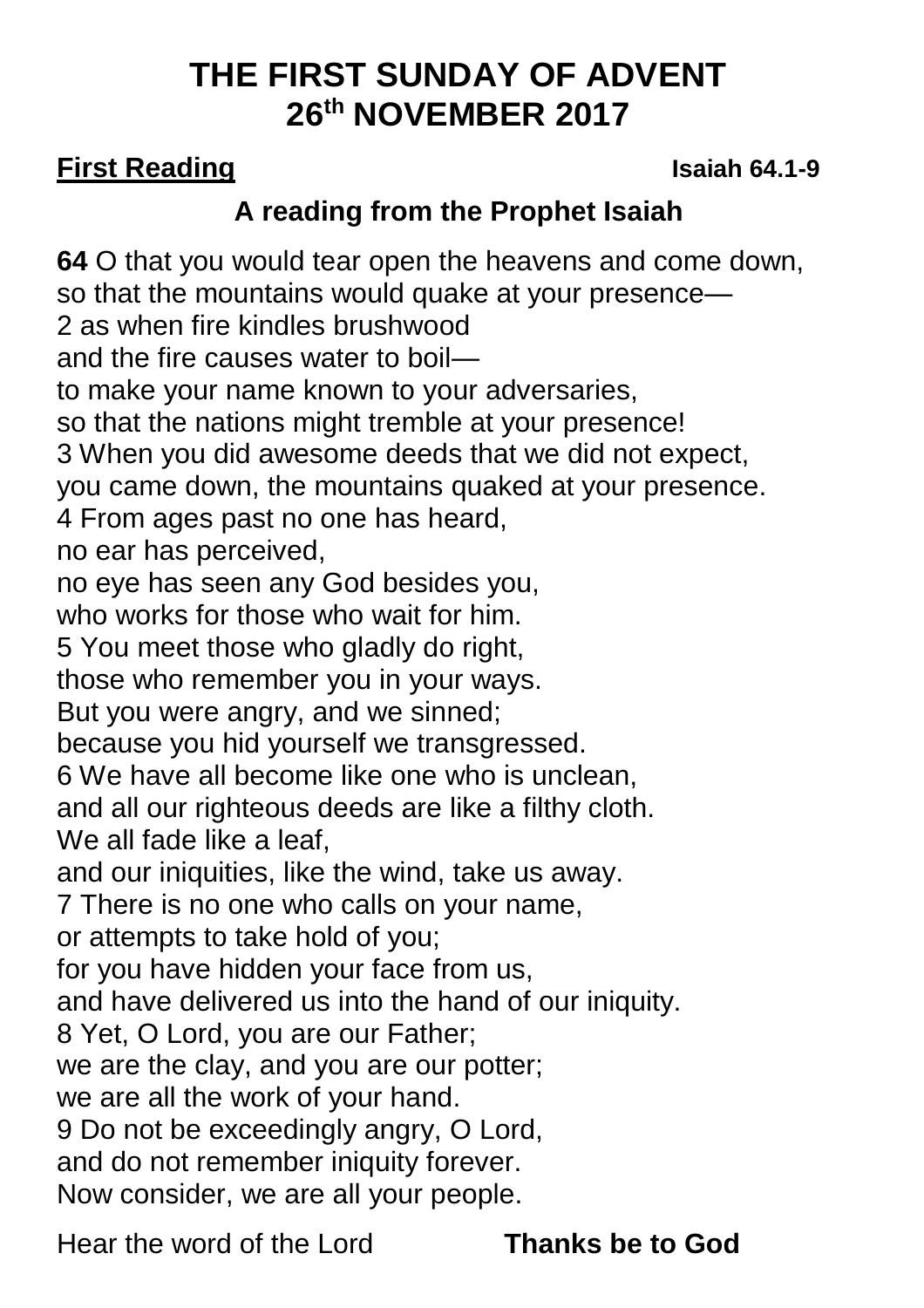## **Psalm 80.1-7, 17-19**

1 Give ear, O Shepherd of Israel, you who lead Joseph like a flock:

> You who are enthroned upon the cherubim, shine forth

- 2 before Ephraim and Benjamin and Manasseh: Stir up your might, and come to save us!
- 3 Restore us, O God: let your face shine, that we may be saved.
- 4 O Lord God of hosts: how long will you be angry with your people's prayers?
- 5 You have fed them with the bread of tears: and given them tears to drink in full measure.
- 6 You make us the scorn of our neighbours: our enemies laugh among themselves.
- 7 Restore us, O God of hosts: let your face shine, that we may be saved.
- $17$  But let your hand be upon the one at your right hand: the one whom you made strong for yourself.
- $18$  Then we will never turn back from you: give us life, and we will call on your name.
- <sup>19</sup> Restore us, O Lord God of hosts: let your face shine, that we may be saved.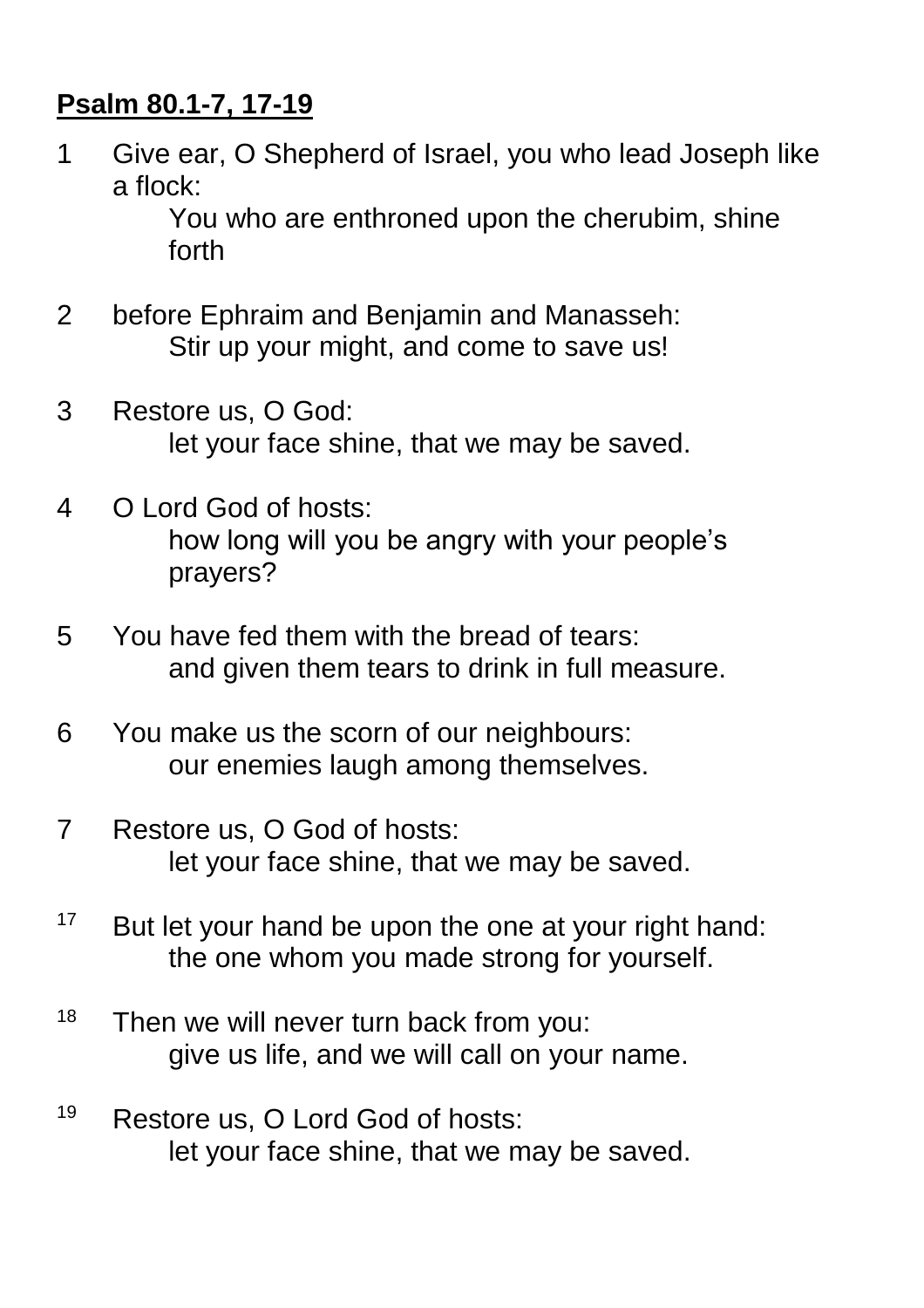## **A reading from the First Letter of Paul to the Corinthians**

3 Grace to you and peace from God our Father and the Lord Jesus Christ. 4 I give thanks to my God always for you because of the grace of God that has been given you in Christ Jesus, 5 for in every way you have been enriched in him, in speech and knowledge of every kind 6 just as the testimony of Christ has been strengthened among you 7 so that you are not lacking in any spiritual gift as you wait for the revealing of our Lord Jesus Christ. 8 He will also strengthen you to the end, so that you may be blameless on the day of our Lord Jesus Christ. 9 God is faithful; by him you were called into the fellowship of his Son, Jesus Christ our Lord.

Hear the word of the Lord. **Thanks be to God**

**Gospel Mark 13.24-37**

The Gospel of our Lord Jesus Christ according to Mark **Glory to you Lord Jesus Christ.**

 $24$  "But in those days, after that suffering, the sun will be darkened, and the moon will not give its light, <sup>25</sup> and the stars will be falling from heaven, and the powers in the heavens will be shaken. <sup>26</sup> Then they will see 'the Son of Man coming in clouds' with great power and glory. <sup>27</sup> Then he will send out the angels, and gather his elect from the four winds, from the ends of the earth to the ends of heaven. <sup>28</sup> "From the fig tree learn its lesson: as soon as its branch becomes tender and puts forth its leaves, you know that summer is near.  $29$  So also, when you see these things taking place, you know that he is near, at the very gates. <sup>30</sup> Truly I tell you, this generation will not pass away until all these things have taken place. <sup>31</sup> Heaven and earth will pass away, but my words will not pass away. <sup>32</sup> "But about that day or hour no one knows, neither the angels in heaven, nor the Son, but only